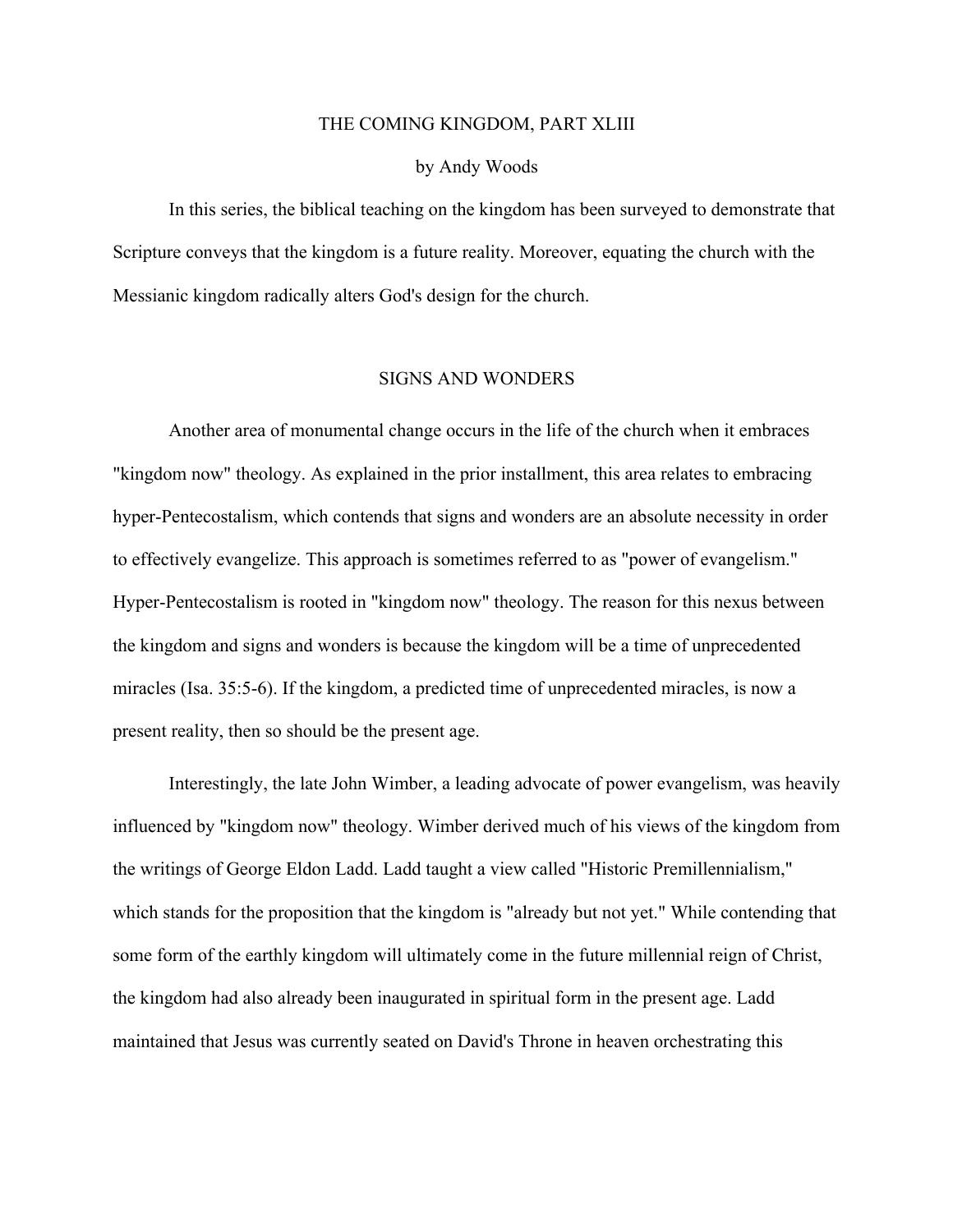present spiritual form of the kingdom. Wimber was explicit in linking his belief in modern-day signs and wonders to a present manifestation of the kingdom in his book *Power Evangelism*:

> I was already acquainted with George Eldon Ladd's writings (he was a Fuller Theological Seminary professor), but it was not until I read his book *Jesus and the Kingdom* that I realized his work on the kingdom formed a theological basis for power evangelism. As I read Dr. Ladd's books, and read afresh the gospel accounts, I became convinced that power evangelism was for today.<sup>1</sup>

Progressive Dispensationalists have also embraced a similar "already but not yet" view of the kingdom. Interestingly, many Progressive Dispensationalists who have adopted an "already not yet" view of the kingdom have also moved gradually in the direction of Pentecostalism. For example, in a book examining the issue of the perpetuity of spiritual gifts entitled *Are Miraculous Gifts for Today*?, leading Progressive Dispensationalist Robert Saucy opened the door to Pentecostal Theology in a chapter entitled *An Open But Cautious View*? <sup>2</sup> Other flirtations by Progressive Dispensationalists with charismatic theology can also be cited.<sup>3</sup> Thus, the nexus between the kingdom now theology and modern-day signs and wonders has caused Ryrie to inquire how Progressive Dispensationalism and Cessationism are intellectually consistent and compatible. He asks:

> Non-charismatic progressive dispensationalists have not faced the question as to why signs and wonders are not characteristic of the church if in fact Christ is already on David's throne. During our Lord's earthly life many signs validated His claim to be the promised Davidic king for Israel. Now that He is allegedly reigning as Davidic King (according to progressives), why are there not miraculous signs happening today in the "already" stage of his Davidic reign?<sup>4</sup>

In actuality, the present age cannot be characterized as the kingdom for the simple reason that the wide-scale signs and wonders predicted for the kingdom are not a present manifestation.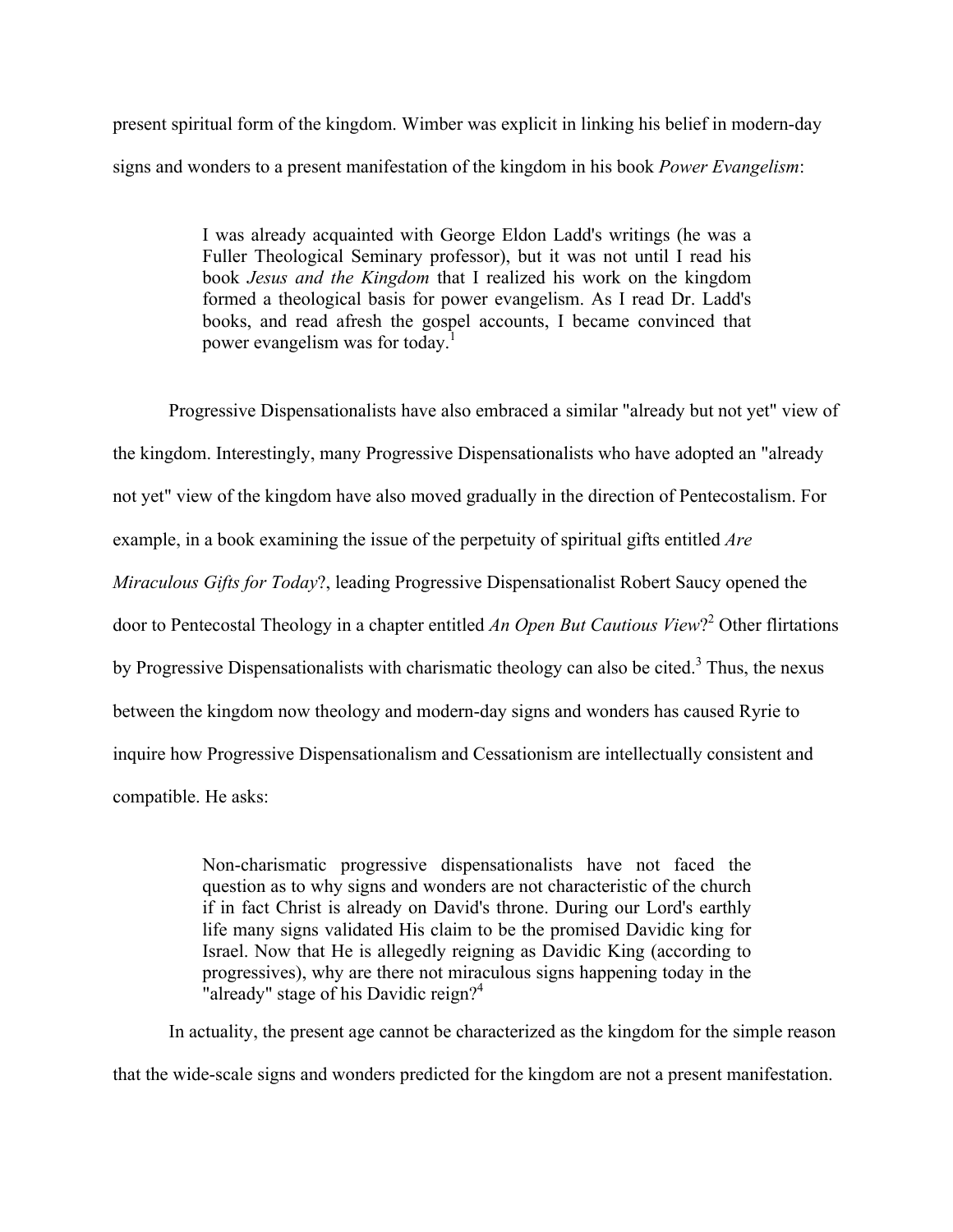While not disputing the fact that God can and frequently does intervene providentially and miraculously in His creation at times (Jas. 5:14-16), these random occurrences do not correspond to the widespread miracles that will come to the world once the kingdom arrives. Interestingly, although Paul performed many miraculous signs throughout His ministry (Acts 14:8-12; 20:7- 12), the New Testament also testifies to a gradual waning of the miracles performed through Paul as his ministry was coming to a conclusion. In 2 Timothy, his final letter, he wrote, "...but Trophimus I left sick at Miletus" (2 Tim. 4:20). Church history also seems to testify of the cessation of certain New Testament gifts. Notice Chrysostom's (A.D. 345‒407) commentary on First Corinthians 12, which is a key chapter dealing with the gifts of the Holy Spirit:

> This whole place is very obscure: but the obscurity is produced by our ignorance of the facts referred to and by their cessation, being such as then used to occur but now no longer take place. And why do they not happen now? Why look now, the cause too of the obscurity has produced us again another question: namely, why did they then happen, and now  $\frac{1}{2}$  do so no more?<sup>5</sup>

Notice also Augustine's (A.D. 354–430) remarks regarding the cessation of the sign gifts:

In the earliest times, the Holy Ghost fell upon them that believed: and they spoke with tongues, which they had not learned, as the Spirit gave them utterance. Acts 2:4 These were signs adapted to the time. For there behooved to be that betokening of the Holy Spirit in all tongues, to show that the Gospel of God was to run through all tongues over the whole earth. That thing was done for a betokening, and it passed away...If then the witness of the presence of the Holy Ghost be not now given through these miracles, by what is it given, by what does one get to know that he has received the Holy Ghost?<sup>6</sup>

If the cessation of certain gifts of the Spirit in the life of the church is indeed a reality, then the

kingdom, a predicted era of miracles, cannot be confused with the present age. Yet, "kingdom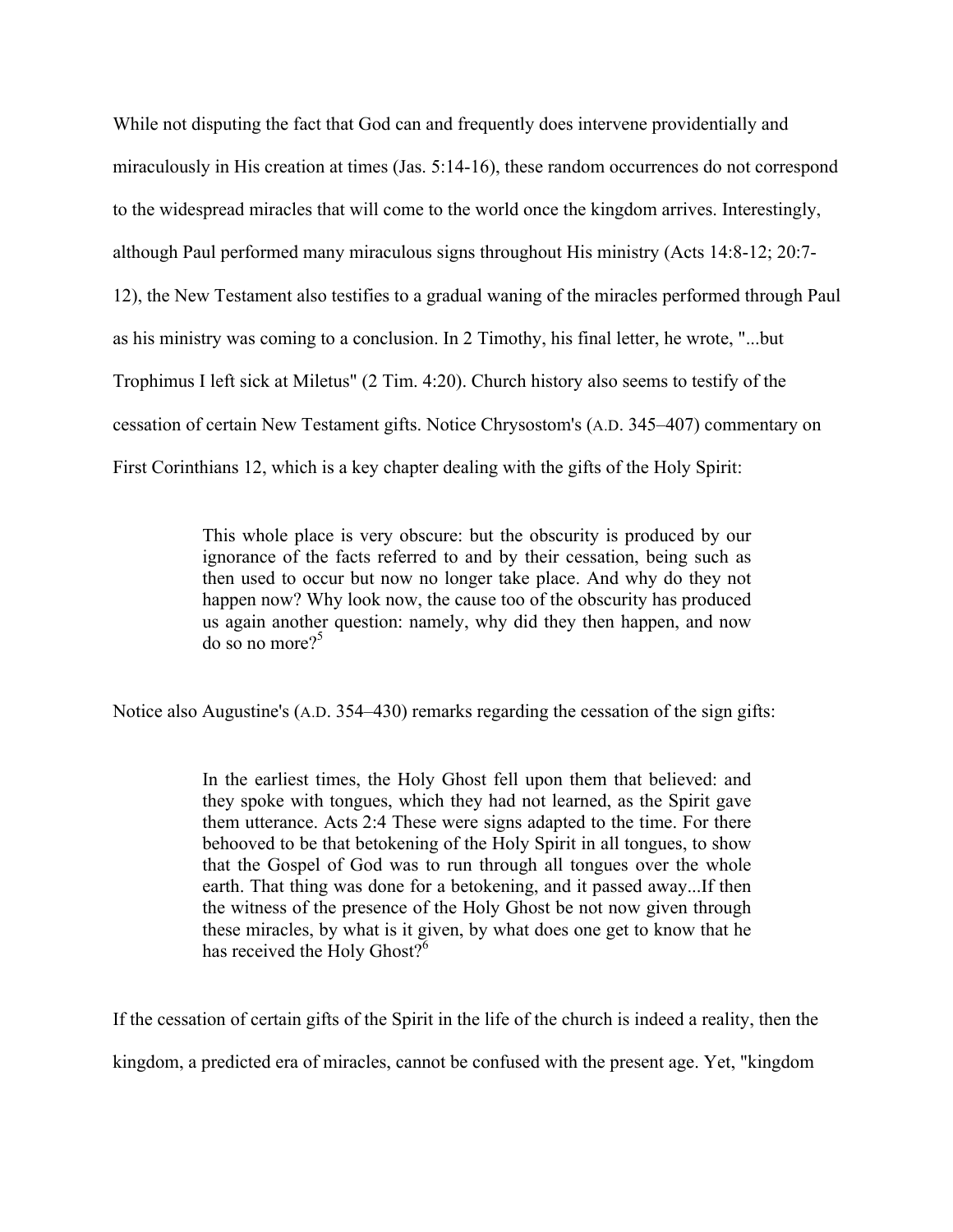now" theology alters this blueprint and in the process introduces hyper-Pentecostalism into the modern church.

## PROSPERITY GOSPEL

Yet another errant view so predominant in the modern church and on so called "Christian" television is known as the "Prosperity Gospel." According to this theological perspective, the believer, as the child of the king, is entitled to a life of health and wealth. Thus, if a believer finds himself or herself in a state of financial poverty or physical illness it is because they either do not have enough spiritual knowledge or faith to claim their biblical promises of health and wealth or they have not accessed the various divine verbal laws necessary to speak these realties into personal existence.<sup>7</sup> The Prosperity Gospel represents yet another theological error that finds its roots in "kingdom now" theology. Like the connection to "power evangelism," the relationship between the presence of the kingdom and the promise of health and wealth is easy to understand. The Bible notes the kingdom will be a time of unprecedented healing (Isa. 35:5-6). In addition to universal healing, the kingdom will also epitomize an era of unprecedented material abundance. Amos 9:13-14 predicts that the "...the plowman will overtake the reaper and the treader of grapes him who sows seed; when the mountains will drip sweet wine...My people...will also plant vineyards and drink their wine, and make gardens and eat their fruit." Thus, if the kingdom is indeed a present, spiritual reality as maintained by "kingdom now" theologians, then inevitable healing and worldly riches should also be now accessible to every child of God. D.R. McConnell, in his critique of the Prosperity Gospel, well explains the dependency of this false teaching upon "kingdom now" theology.

> ...The Faith teachers deny that the kingdom of God is in the process of realization, claiming that it is present in the earth to the point that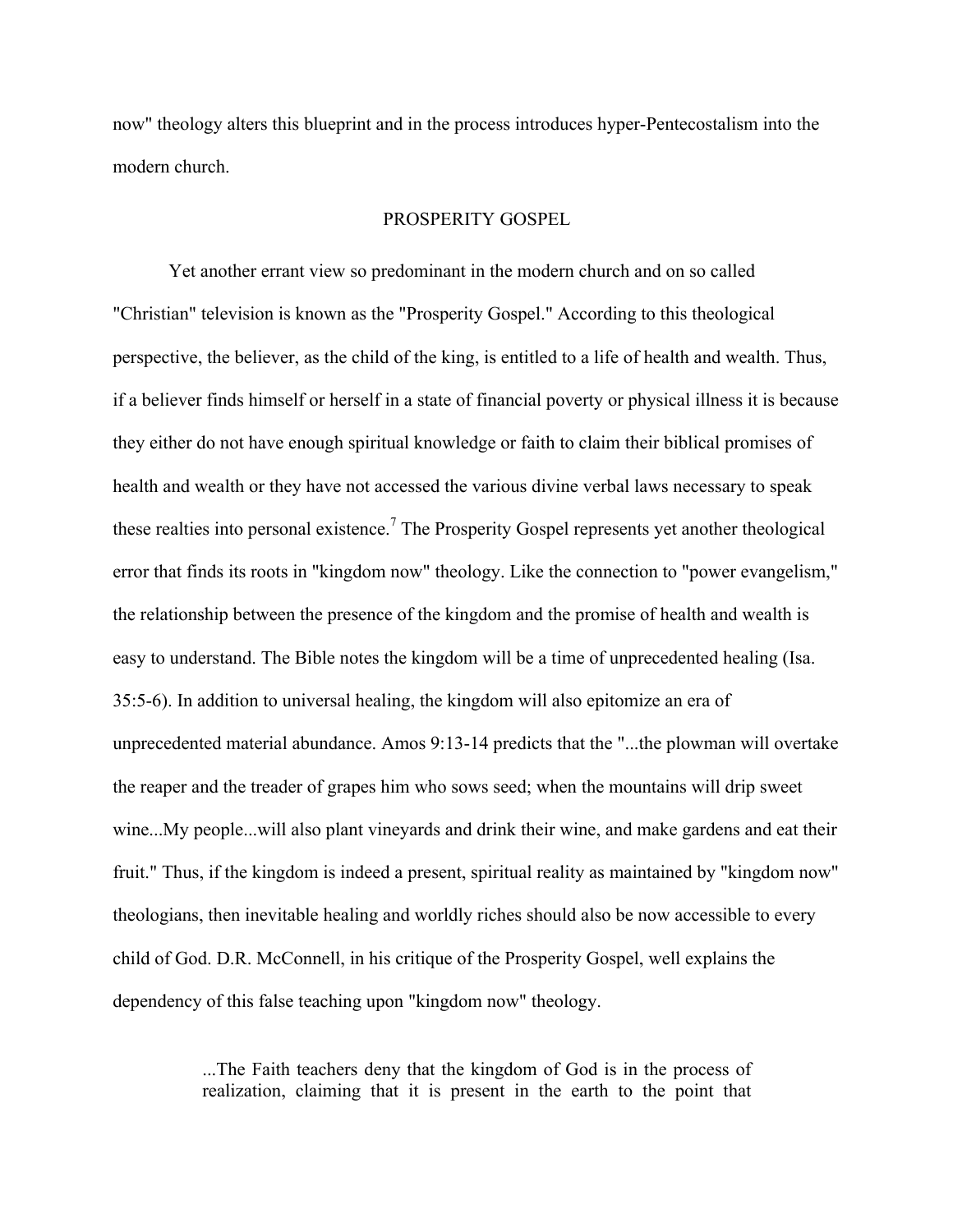believers can be delivered from all sin, sickness, and poverty of the devil. They...claim that the believer has absolute authority to conquer and eradicate these forces of evil completely from his life. The only process of realization is in the faith of the believer, not in the presence of God's kingdom. In the jargon of biblical theology, the Faith interpretation of the kingdom of God could be labeled as a "hyperrealized" eschatology. The Faith eschatology is "hyper realized" because of its extreme promises to the believer of a life which is absolutely invulnerable to any type of evil. It claims "that the powers of the age to come" have completely come in this life and that these powers can be used at will by the believer with enough faith and knowledge of how to operate them. There is no process of realization of God's kingdom in Faith eschatology; the kingdom can be completely realized in the lives of those who exercise Faith principles. We see this hyper-realized eschatology in the Faith doctrines of healing, authority, prosperity, identification and deification. The over realized nature of Faith eschatology emphasizes the "Now" of the kingdom of God...The... "Not yet" mystery of the kingdom and its powers is distorted by the hyper-<br>realized eschatology of the Faith movement.<sup>8</sup> realized eschatology of the Faith

In actuality, the present age cannot be characterized as the kingdom since New Testament heroes, such as the Apostle Paul, did not enjoy lives of unlimited heath and wealth. Paul suffered from frequent illnesses (Gal. 4:13) and learned to be content both in financial abundance and material scarcity (Phil. 4:12). Illness as well as poverty can be identified in other godly New Testament examples such as Timothy (1 Tim. 5:23), the Macedonians (2 Cor. 8:2-3), and the Church at Smyrna (Rev. 2:9). If poverty and illness can be a reality in the life of the Christian, then the kingdom, a predicted era of health and wealth, cannot be confused with the present age. Yet, "kingdom now" theology alters this blueprint and in the process introduces the false theology of the Prosperity Gospel into the modern church.

# ANTI-ISRAELISM

A final area of ecclesiastical change as a consequence of embracing "kingdom now" theology pertains to the advent of anti-Israelism within the church. When the church views itself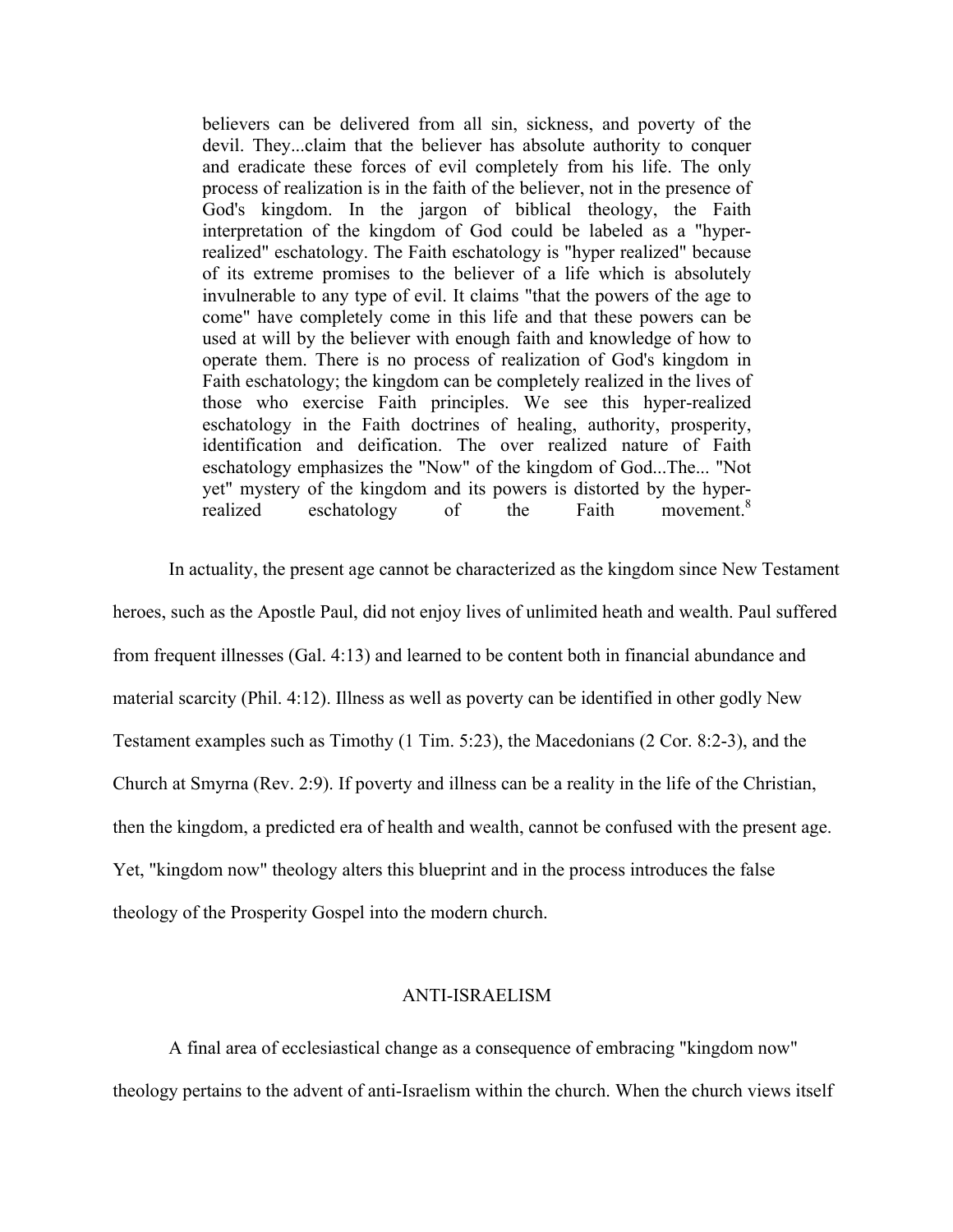as the kingdom of God on the earth, it has a tendency to become either apathetic about or even belligerent toward the notion that God will one day establish His future kingdom upon the earth through His work with the nation of Israel. After all, why be concerned about a future kingdom that will come to the earth through the Jew if we are in a spiritual form of the kingdom now and the church has become the new, spiritual Israel. Alva J. McClain notes, "The confusion of our Lord's rule...leads to serious consequences...it makes the present age the period of the Mediatorial Kingdom...it dissolves the divinely covenanted purpose in the nation of Israel."<sup>9</sup>

Thus, it comes as no surprise to discover that the teachings of "kingdom now" theologians are replete with anti-Israel sentiments not only against God's future work through Israel but also toward His precursor to this work as represented by the existence of the modern state of Israel. For example, Gary DeMar expresses such "kingdom now" sentiments when he says, "God has not called us to forsake the earth, but t*o impress heaven's pattern on earth*."10 He similarly notes, "Christians must be obedient to the mandate God has given to extend His kingdom to every sphere of life, to every corner of the globe (Gen 1:26–28; Matt 28:18-20)." Yet just as clear, or perhaps even clearer, than his "kingdom now" theology is DeMar's anti-Israel mentality, when he proclaims:

> Where is this "super sign" found in the Bible? Not in the New Testament. There is not a single verse in the entire New Testament that says anything about Israel becoming a nation again. Nothing prophetic in the New Testament depends on Israel becoming a nation again. If Israel becoming a nation again is such "a significant sign," then why doesn't the New Testament specifically mention it?<sup>11</sup>

We find this identical pattern in the teachings of "kingdom now" theologian Gary North. North notes, "The goal of establishing Christ's international kingdom can be presented to citizens of any nation." Elsewhere North observes, "Christians are required to become active in the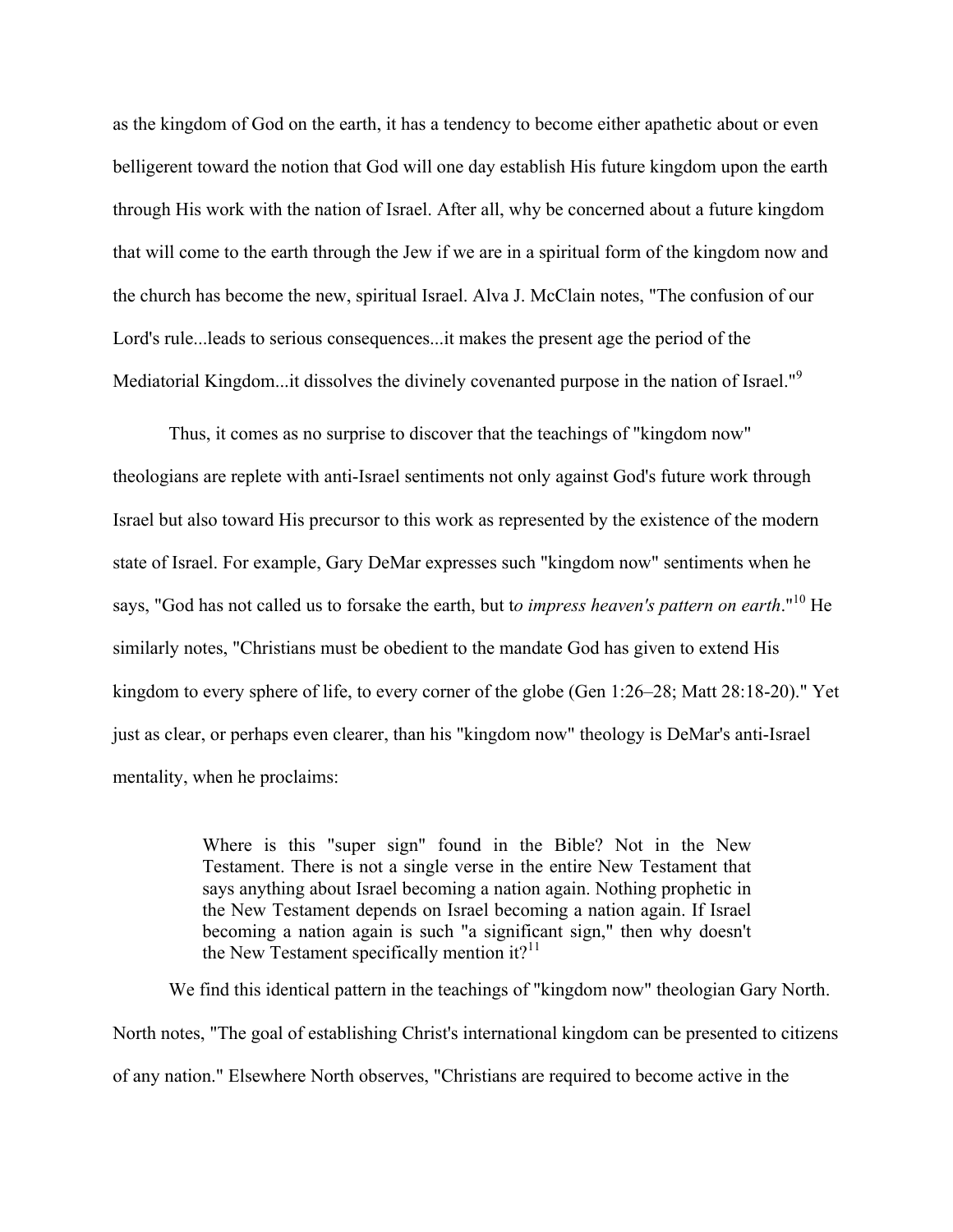building God's visible kingdom." He similarly explains, "If the Christian church fails to build the visible kingdom by means of biblical law and the power of the gospel, despite the resurrection of Christ in the presence of the Holy Spirit, then what kind of religion are we preaching?" North also teaches, "The parable (Matt 13:24–30, 36–43) refers to the building of the kingdom of God, not simply to the institutional church." As is the case with Gary DeMar, the anti-Israel sentiment is just as clear in the teachings of Gary North as is his "kingdom now" belief system. Thomas Ice reports, "Gary North has boasted that he has a book already in his computer for when 'Israel gets pushed into the sea, or converted to Christ.'"12 This disturbing pattern makes it quite apparent that the church runs the risk of becoming progressively more anti-Israel, both in its sentiment toward a future kingdom through Israel as well as toward the modern state of Israel, the further she experiences an ecclesiastical drift into "kingdom now" theology. All things considered, "kingdom now" theology has a deleterious impact on the perspective, purpose, mission, and life of the church in very real, tangible, and practical ways.

## **CONCLUSION**

As promised at the onset, due to the dominance of "kingdom now" theology in modern evangelical thought, we have completed a lengthy series on the subject of the kingdom. *First*, the biblical teaching on the kingdom of God has been surveyed from Genesis to Revelation. *Second*, this series set forth some general problems with a New Testament based "kingdom now" interpretation. *Third*, this series examined the isolated New Testament texts that "kingdom now" theologians use in order to demonstrate their insufficiency to convey "kingdom now" theology. *Fourth*, this series noted why the trend of equating God's present work in the church with the messianic kingdom is a matter believers should be concerned about since this theology radically